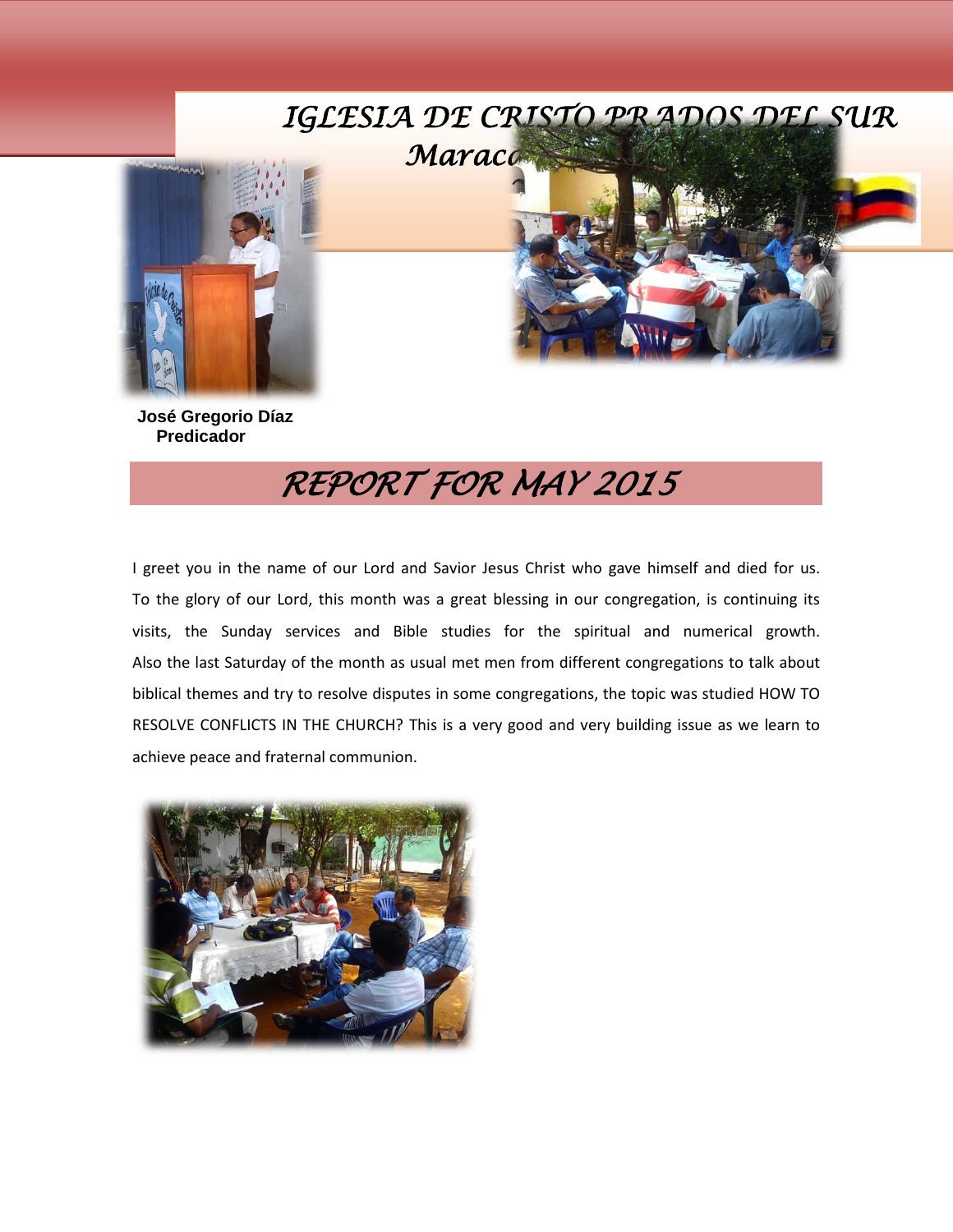This month we also visited our brother Gregory Roark was a great blessing, shared with the brothers of our congregation and also visited various congregations in Colombia, some congregations we were: we visited were: RIOHACHA, El BANCO, JAGUAS, LA LOMA And ALGARROBAR, all located on the coast of Colombia. With some of these brothers studied:



 HOW TO ESTABLISH BIBLE AUTHORITY.

- WORSHIP IN THE CHURCH.
- COLLECTION FOR NEEDY SAINTS.

 INSTITUTIONALISM IN THE CHURCH.

**•** CONTROVERSY.

To the glory of our God, brothers of Colombia greeted with much love and

attention.

The Church of Christ in Colombia has grown a lot but needs much help for growth in the Word of God, our brother Gregory Roark very kindly gave me the blessing to accompany him to Colombia for a week.

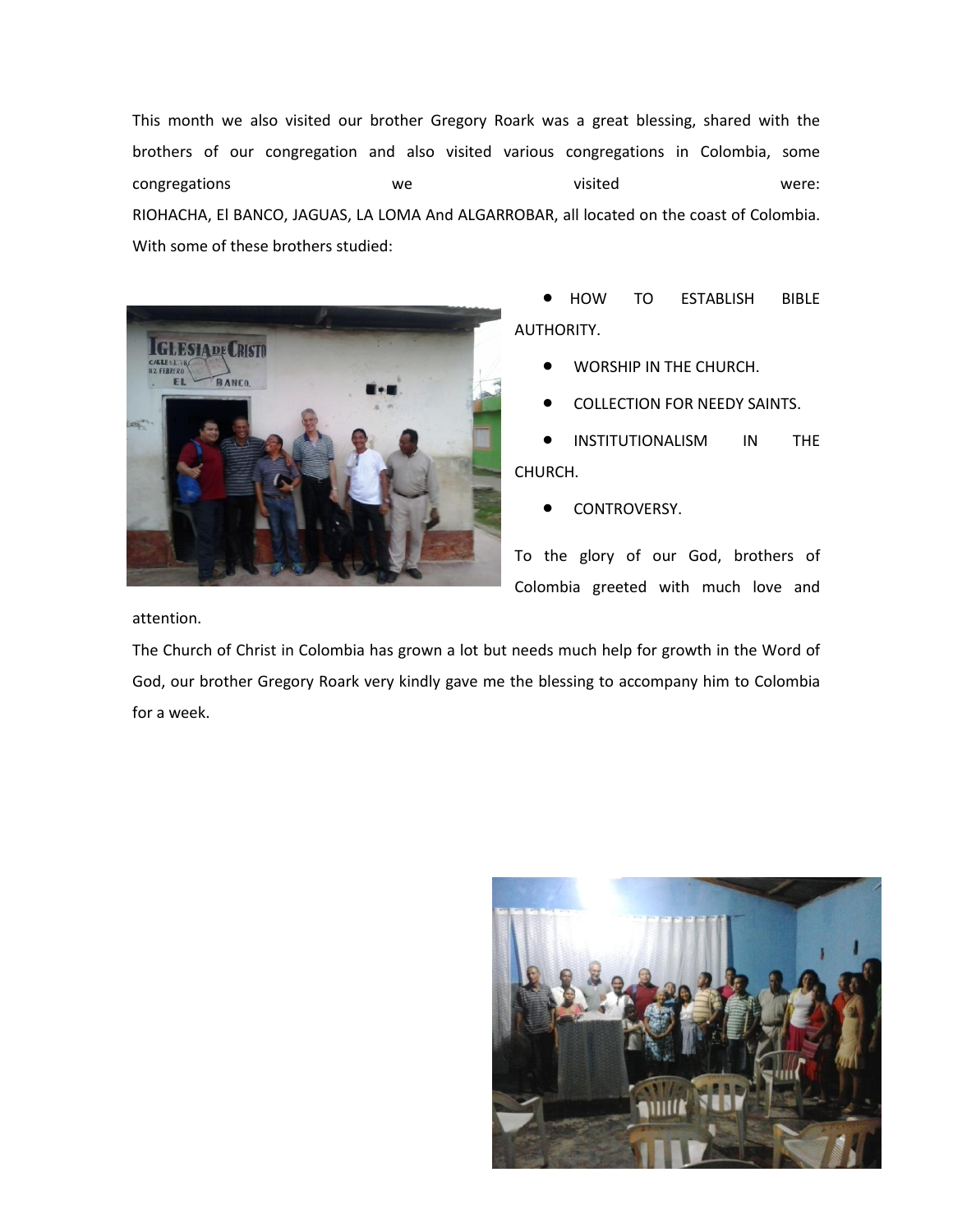



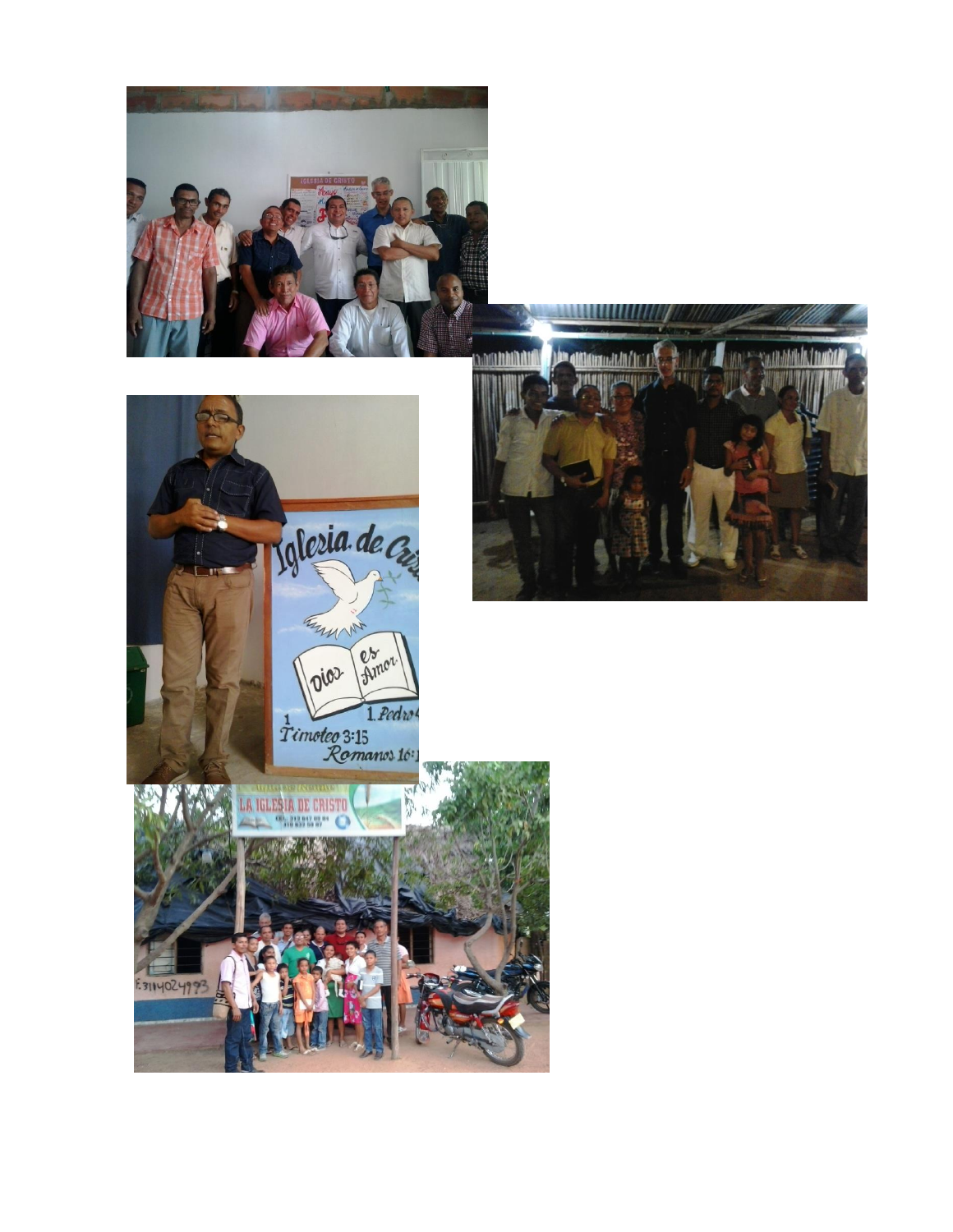I do not get tired of being thankful to God and to you for your help and kindness to my family, The Lord always help them and strengthen each day. I ask your prayers for the church in Venezuela and Colombia to grow every day more and more spiritual abundance. The set of the set of the set of the set of the set of the set of the set of the set of t I ask your prayers for the brother Roberto Blanco preacher of the Church in Ziruma for the Lord to heal him of his illness and lift. Also for me and my family to follow the Lord strengthen us and give us good health to continue working in his work and can produce many fruits.

| Please |        | prav     |       |         |  | tor  |       | our  |           |       |       | brothers:       |
|--------|--------|----------|-------|---------|--|------|-------|------|-----------|-------|-------|-----------------|
| Jesus  |        | Inciarte |       |         |  | who  |       |      | continues |       | his   | <b>Dialysis</b> |
|        | Victor | and      | Eimv. | for the |  | Lord | to to | help | them      | in in | their | marriage.       |

 Joshua Diaz, my son who had a very severe infection in her eyes and thank God and is recovering.

 Wilka Diaz, my wife, who was ill with tonsillitis.





 Minerva Palencia, who is my mother and is going through a very bad flu. Monzant Graciela and her family.